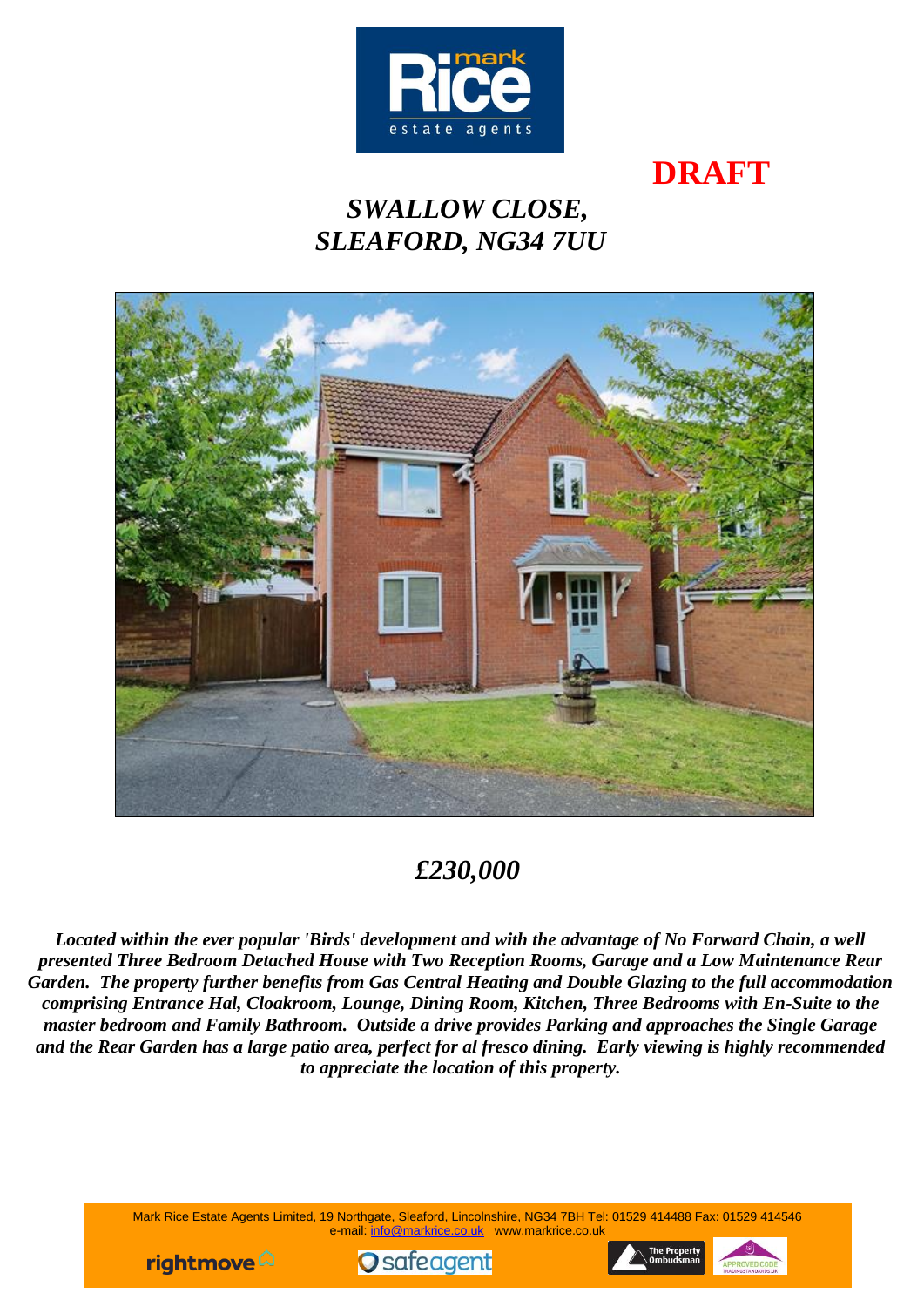### *Location:*

*Sleaford is an expanding Market Town with amenities to cater for most day to day needs and facilities including excellent primary and secondary schools, swimming pool and leisure centre, vets, library and good road and rail links to surrounding areas, including Grantham with an Intercity rail connection to London Kings Cross.*

### *Directions:*

*From our office, head South and turn right into Westgate. Follow the road as it bears to the let into Castle Causeway and continue over the level crossing into King Edward Street. Take the first turning on the right into Finch Drive and take the fourth turning on the left into Dove Close. Take the next left turn into Swallow Close and the property is located on the left hand side as indicated by our 'For Sale' board.*

*\_\_\_\_\_\_\_\_\_\_\_\_\_\_\_\_\_\_\_\_\_\_\_\_\_\_\_\_\_*

*A part glazed double glazed door provides access to the Entrance Hall having coved ceiling, smoke alarm and radiator.*

### *Cloakroom:*

*Having low level w.c, hand washbasin with monobloc tap, coved ceiling and radiator.*

### *Lounge: 4.57m (15'0") x 3.28m (10'9")*

*Having feature electric fire with surround, coved ceiling, patio doors to garden and radiator.*

*Dining Room: 2.59m (8'6") x 2.49m (8'2") Having coved ceiling and radiator.*

## *Kitchen: 2.77m (9'1") x 2.59m (8'6")*

*Having range of matching wall and base units with worktop over, single drainer inset sink with monobloc tap, single electric oven, inset four ring gas hob with stainless steel cooker hood over, tiled splashbacks, space and plumbing for washing machine, space for under counter fridge, space for fridge freezer, wall mounted combination boiler, side entrance door and coved ceiling.*

*Stairs from the hall provide access to the First Floor Landing having loft access, airing cupboard and smoke alarm.*

*Bedroom 1: 3.56m (11'8") x 2.64m (8'8") Having coved ceiling and radiator.*

### *En-Suite:*

*Being half tiled and having low level w.c, feature glass bowl hand basin with monobloc tap, corner shower cubicle with mains fed unit, extractor fan, shaver point, coved ceiling and radiator.*

*Bedroom 2: 3.10m (10'2") x 2.26m (7'5") Having coved ceiling and radiator.*

*Bedroom 3: 2.31m (7'7") x 2.29m (7'6") max Having coved ceiling and radiator.*



 *Lounge*



 *Dining Room*



 *Kitchen*



 *Bedroom 1*



 *En-Suite*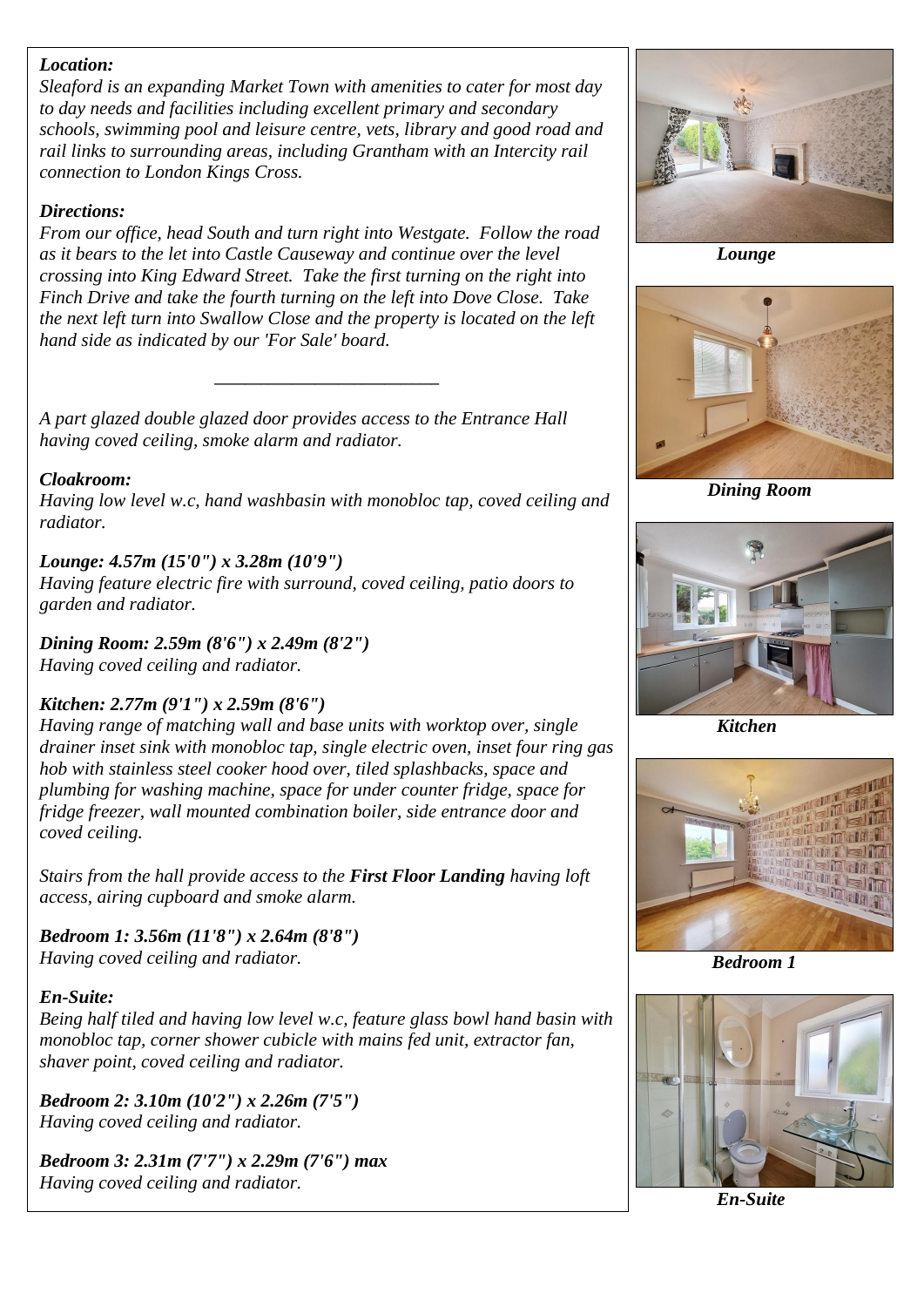#### *Bathroom:*

*Being three quarter tiled and having low level w,c vanity hand washbasin with monobloc tap, panelled bath with mains fed shower over, chrome towel radiator, coved ceiling, shaver point and extractor fan.*

### *Outside:*

*A tarmac drive provides Off Road Parking and the remainder of the front garden is laid to lawn with gravelled borders. A paved path provides access to the front door. Double timber gates provide access to the rear garden with a further parking area and approaching the Single Detached Garage 4.98m (16'4") x 2.46m (8'1") having up and over manual door, light and power points. The Rear Garden is mainly laid to patio with gravelled areas for ease of maintenance and is fully enclosed by a combination of hedging and timber fencing. A security light, cold water tap and external power point are fitted.*





 *Bedroom 2*



 *Bedroom 3*



 *Bathroom*



 *Rear Garden*



*Further Aspect*